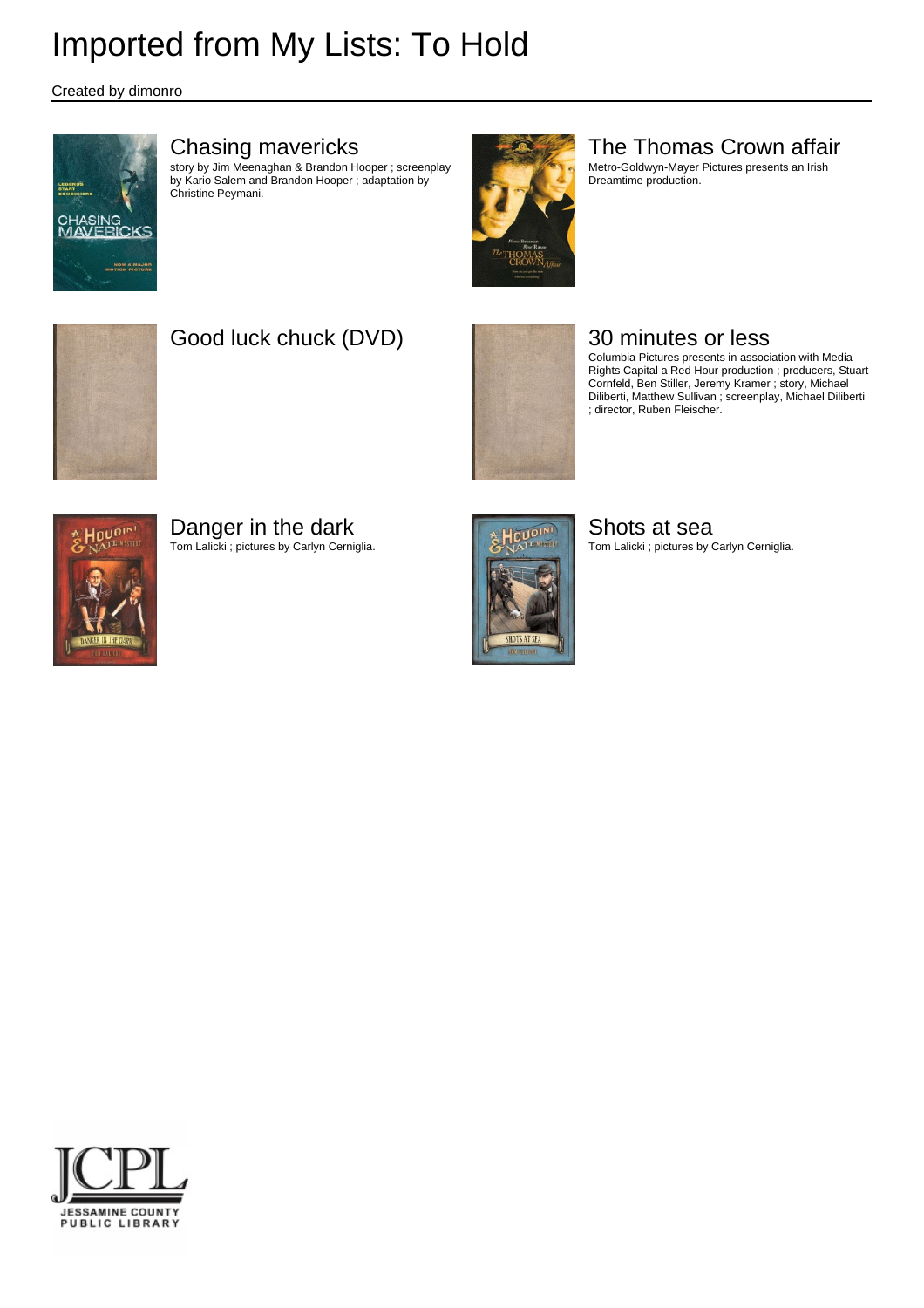Created by dimonro



The great race<br>Kevin O'Malley.



AREX ARE AN ART AND THE WARD SCREEN WAS CONSIDERED AND THE WAS CARRENT MOVANNING WAS A RANGE CARRENT MESSEE BOOK WISH. Book Wish.



It's super to be six. **Report in the six.** Rebound







## The rebound (DVD) **In the SERRY Introducing Dorothy** Dandridge

HBO Pictures presents an Esparza/Katz production in association with Berry/Cirrincione ; producers, Larry Y. Albucher ; screenplay, Shonda Rhimes, Scott Abbott ; director, Martha Coolidge.

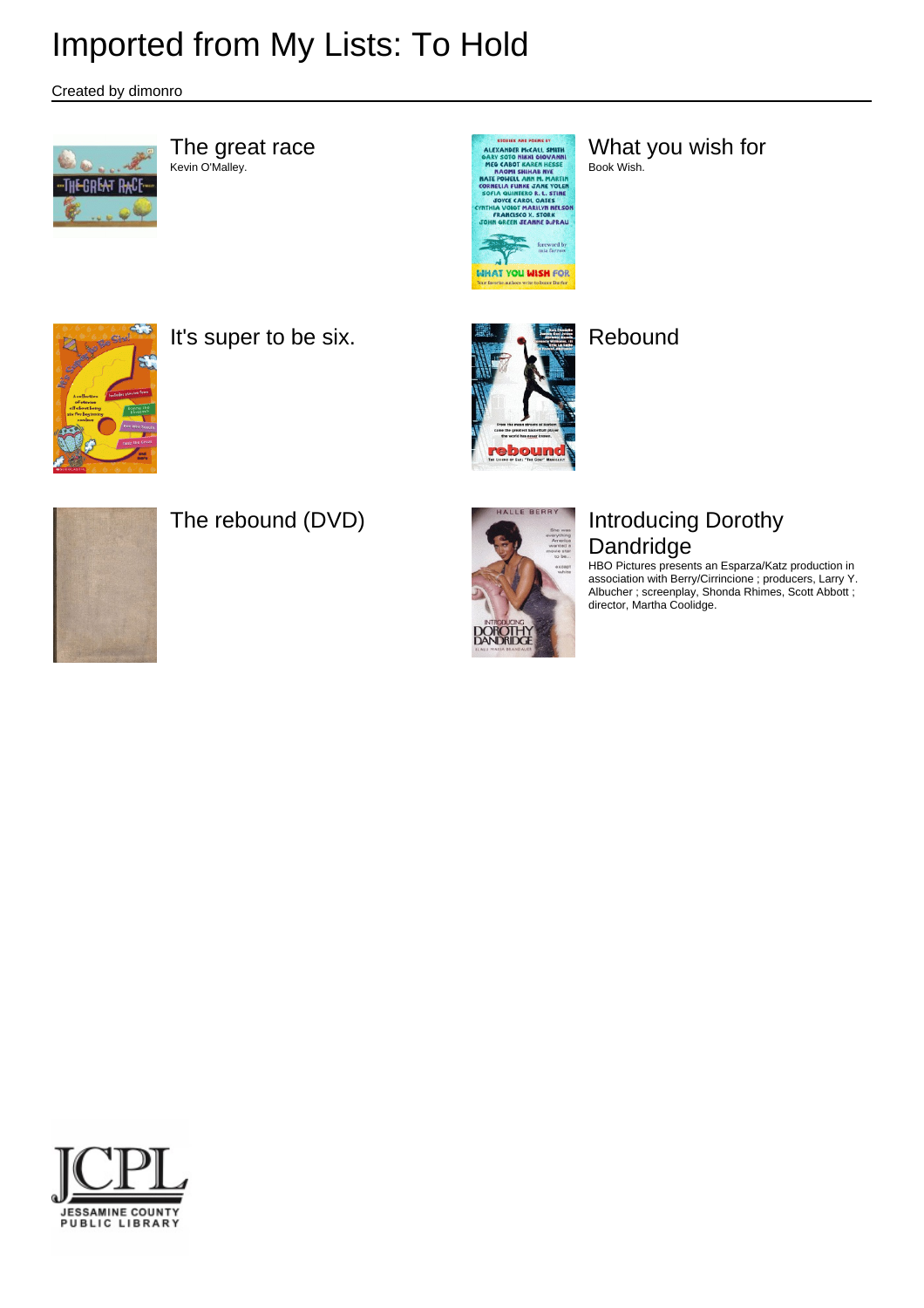Created by dimonro



How successful people think John C. Maxwell.



Thinking for a change John C. Maxwell.



**Outliers** Malcolm Gladwell.



Malcolm Gladwell

Blink Malcolm Gladwell.



The tipping point

Malcolm Gladwell.



News war [produced by] WGBH Boston ; executive producer David Fanning.

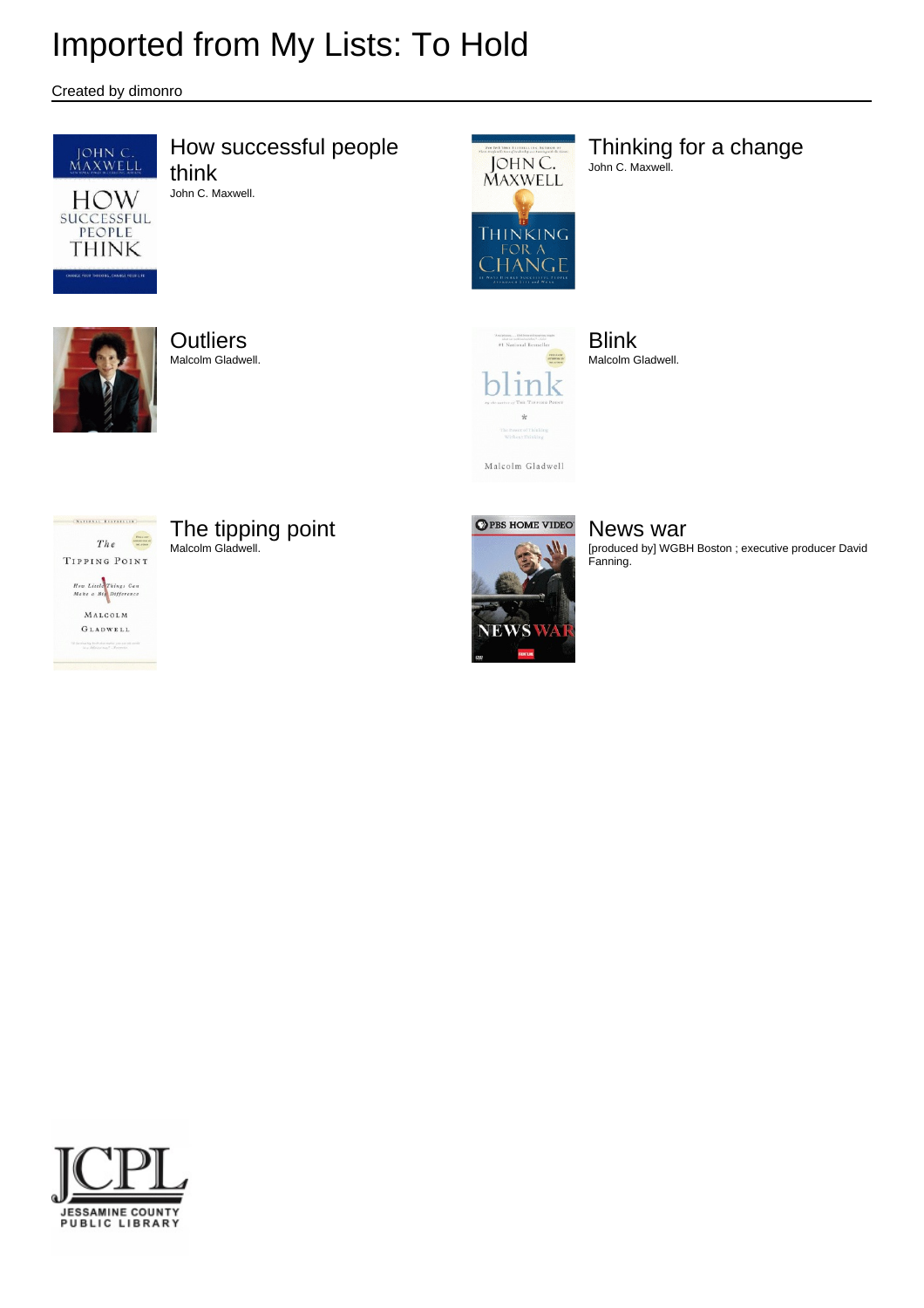Created by dimonro



## Anonymous (DVD) **Mrs** miracle (DVD)





Larry crowne (DVD) **Blue crush Blue crush** 



Universal Pictures ; Imagine Entertainment ; producers, Brian Grazer, Karen Kehela ; story, Lizzy Weiss ; screenplay, Lizzy Weiss, John Stockwell ; director, John Stockwell.



Santa claus the movie (DVD)



Stranger than fiction (DVD)

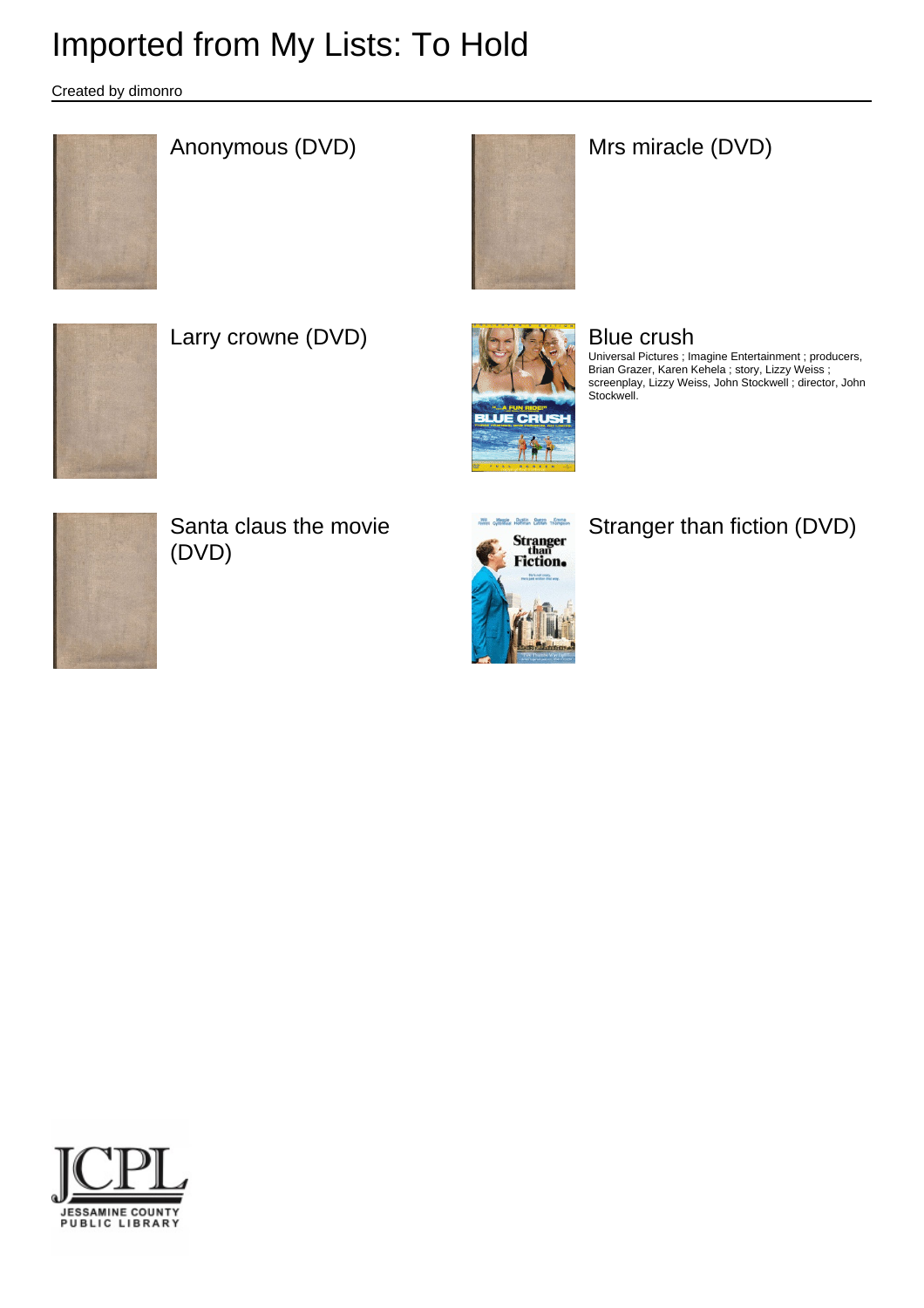Created by dimonro



### Relative stranger (DVD) **The Tillman story**



The Weinstein Company and A&E Indiefilms present ; a Passion Pictures/Axis Films production ; in association with Diamond Docs and Embassy Row ; produced by John Battsek ; a film by Amir Bar-Lev ; director, Amir Bar-Lev ; writers, Amir Ben-Lev, Joe Bini,



### The iron lady

The Weinstein Company/Yuk Films, Pathâe, Film4 and UK Film Council present in association with Goldcrest Film Production LLP ; a DJ Films production ; producer, Damian Jones ; screenplay, Abi Morgan ; director, Phyllida Lloyd.



## Dark tide (DVD)



### Immortals (DVD) War horse



Dreamworks Pictures and Reliance Entertainment present an Amblin Entertainment/Kennedy/Marshall Company production ; producer, Steven Spielberg ; screenplay, Lee Hall, Richard Curtis ; director, Steven Spielberg.